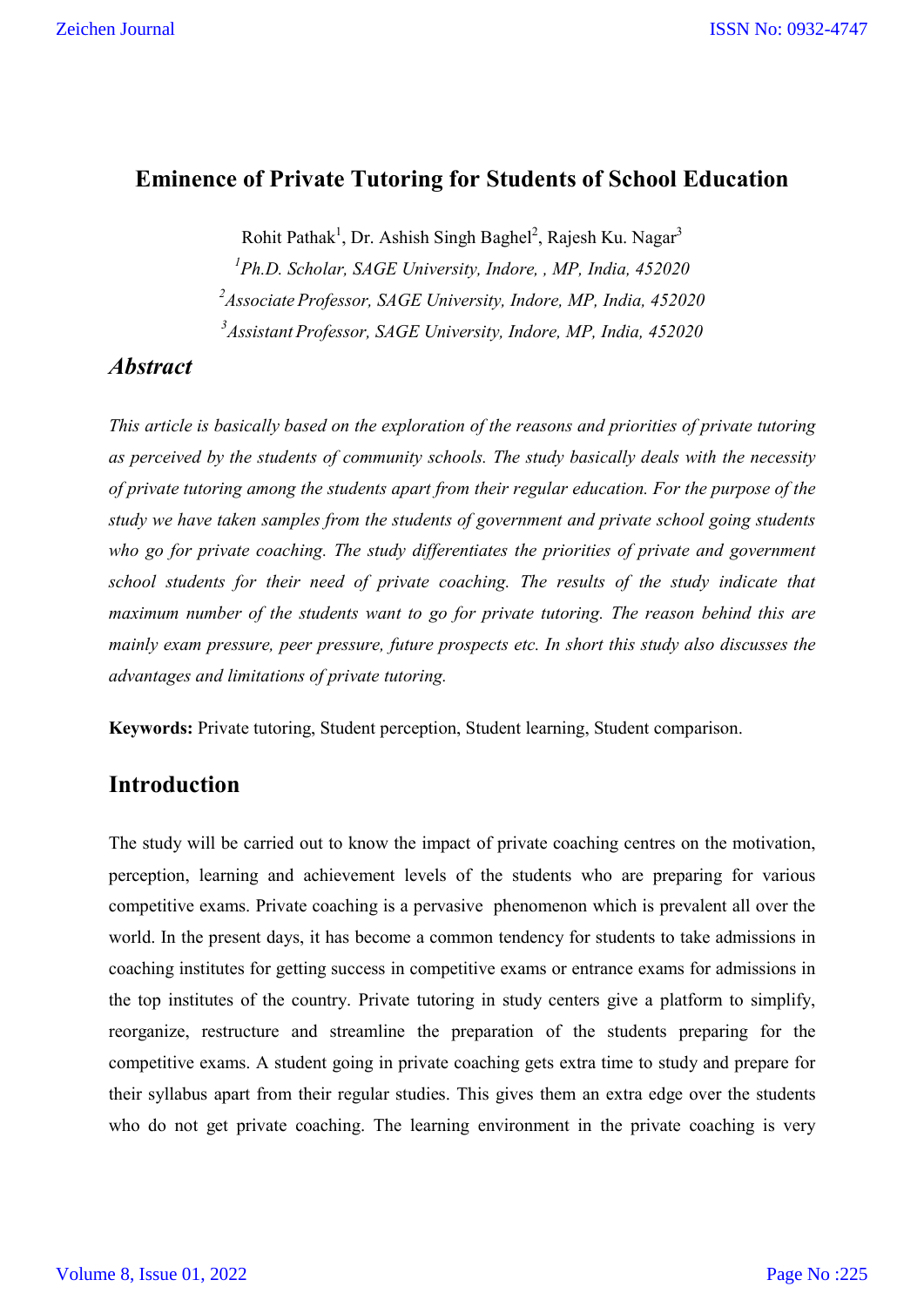competitive which motivates the students to perform better and excel in their fields. The research will be designed to discover the significance and consequences of private coaching centers according to the perception of students. The research will try to measure and analyze the factors that motivate or demotivate the students to go for private tutoring. In the present scenario the education system in almost every country is becoming very much competitive and demanding for the students because of globalization. Due to this global scenario students go to study abroad and they have to compete with the students all over the world. This has increased the importance of private coaching centers in the overall personality development and the academic performance of the students. Over the last several decades the industrial manufacturing economy has shifted to a service economy relying on information, knowledge and innovation (Apte, Karmarkar & Nath, 2008; Karmarkar & Apte, 2007).There are numerous students who join coaching institutes with the intention of cracking competitive exams. The success stories of these centres escalating across the country is more than two decades old, and today private coaching is becoming an integral part of the students who wish to prepare for competitions. Coaching or tuition means the extra help that can be gained by students from any expert and subject specialist to overcome the issues and problems to get good understanding about the subject contents to achieve good marks and grades in examination. This help may be paid or non-paid depends on the condition and situation concern with the students, their tutors, and centers. Because many social organizations and social workers are running the coaching or tuition centers on free basis and on the other side, private tuition or extra coaching is given by the teachers to students to prepare them for examination and to earn extra income too (Foondun, 2002). However, in reality it is something different connected and concerned with several parents who afford the heavy fees may arrange home tuition teacher for their children as they can acquire full attention and learn effectively. In this form of tuition teacher gives full time and invests full energy on one or two students and teach them everything thoroughly and gives them a good attempts for practice in most of the subjects till the students get mastery over it. This is the best way to support students to prepare well for examination to get good grades and excel their performance. This is one side of the coin and however the home tuitions have certain pros and cons such as home tuition is like home schooling to get maximum help; one to one interaction between student and helper that provides opportunity to ask questions as many as he or she can to clear the concepts; individual and personal attention helps tutor to explore the weak areas and guide the student in proper way;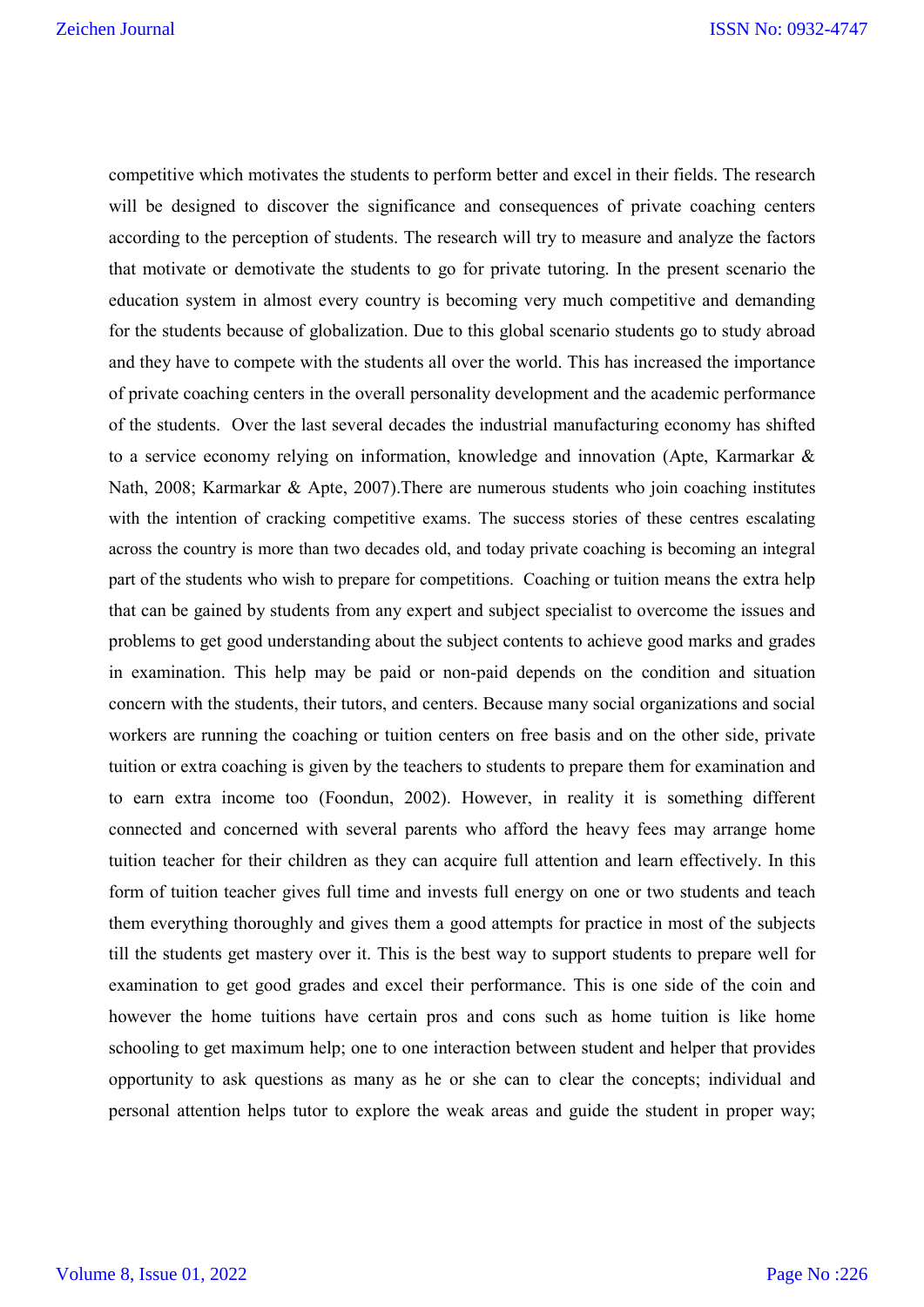parental monitoring is easy and reachable to watch the learning and progress of their child; it is accessible to discuss easily with teacher about the progress of child; it may be highly effective method to teach slow learner and the learner with any learning disability. But on the other side the student can't be able to get any help from any of his or her friend and peer; no competition will be found to motivate the children for more learning; and finally no comparisons will be made between students.

# **Literature Review**

(Cohen, Kulik & Kulik, 1982).Furthermore, it is said that the tutoring programs have definite and positive effects on the academic performance and attitudes of tuition receiving students; they perform well and compete their peers in examinations; and expressed positive attitudes toward the learning of their tutoring subjects

(Russell 1997)Private tutoring is also less formal and more flexible than private schooling: it can include not only one-to-one tutoring but also group classes, it can be provided not only by fulltime tutors and teachers but also by university students, retired teachers, university professors, and community members

(Bray, 1999) Private tutoring is supplementary fee-based tutoring provided to the students in their academic subjects of mainstream schooling. It is widely known as "shadow education"

(NIEPA, 2002) Private tuition is a deliberate choice and action of parents to deal with the needs of students and face with the social and economic pressures too

(Foondun, 2002) Coaching or tuition means the extra help that can be gained by students from any expert and subject specialist to overcome the issues and problems to get good understanding about the subject contents to achieve good marks and grades in examination. This help may be paid or non-paid depends on the condition and situation concern with the students, their tutors, and centers. Because many social organizations and social workers are running the coaching or tuition centers on free basis and on the other side, private tuition or extra coaching is given by the teachers to students to prepare them for examination and to earn extra income too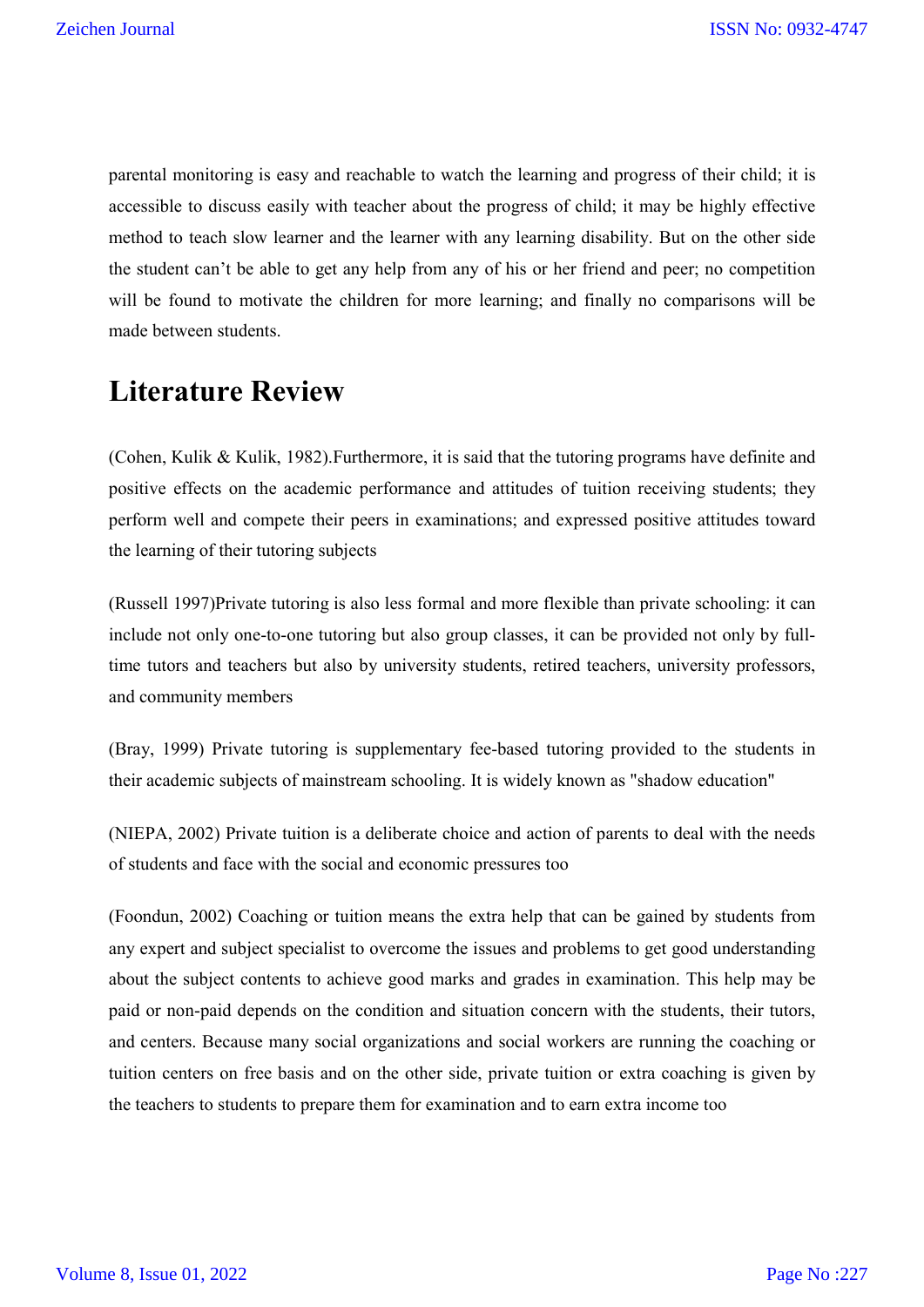(Bray, 2003) As the private tuition has been established a global trend that is high and expected to increase further in coming years in many developing and developed countries such as Cambodia, Egypt, India, Japan, Kenya, Malta, Romania, Taiwan and Mauritius to support formal education parallely

(Bray & Silova, 2006) Research also indicates that private tutoring is growing phenomenon in the world

Dang (2007) analyzed 1997/1998 national household survey data in Vietnam using a joint Tobit and ordered probit econometric model. The survey collected data on tutoring expenditures and on students' academic performance in the previous grade. Data on academic performance were collected from the students themselves or from other household members, with the four values of excellent, good, average or poor. Dang found positive correlations between tutoring expenditures and achievement, noting (p. 696) a particularly strong impact at lower secondary compared to primary schooling, except for the pupils who were low performers.

(Ono 2007) About 30 percent of university students spend additional years after high school graduation cramming for their university entrance exam-inations, often in specialized private tutoring classes. At the top-ranked schools,more than 60 percent of students may have spent time after high school prepar-ing for these exams

(Dang and Rogers, 2008) in their The Growing Phenomenon of Private tutoring found in his study that the private tutoring sector has been expanding in many countries, so much so that it can be considered the third emerging education sector in addition to public and private school sectors

Buchmann, Condron, and Roscigno (2010) defined shadow education as, "educational activities, such as tutoring and extra classes, occurring outside of the formal channels of an educational system that are designed to improve a student"s chance of successfully moving through all the allocation process"

(Bray & Lykins, 2012) Parents believe tutorials classes to be more interactive. Such class offers students more opportunity to ask questions and gain clarifications"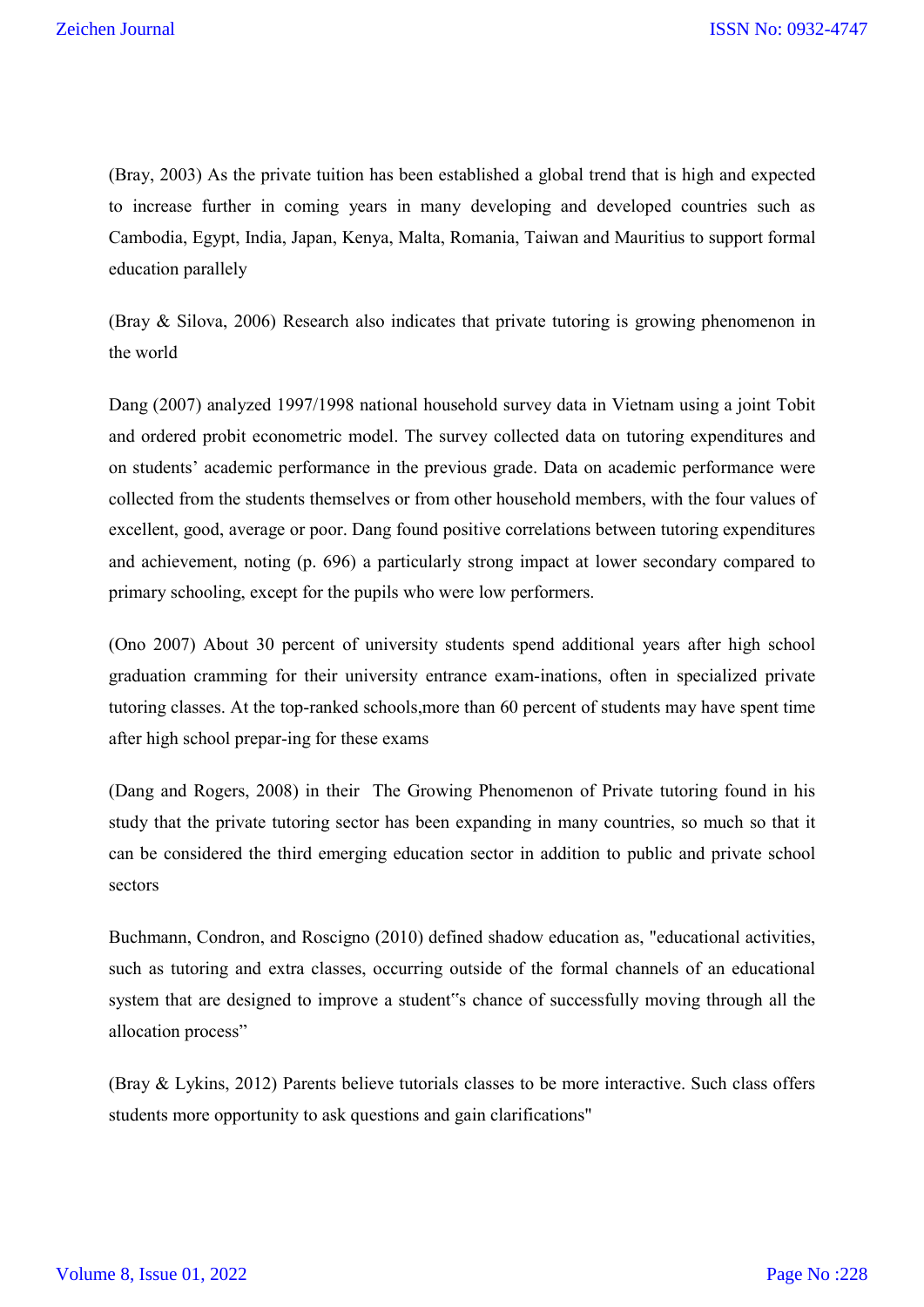(Azam, 2015; Suajatha, 2014).The study concludes that there are both positive as well as negative consequences of private tutoring in community schools especially for SEE appearing students. Development of self-confidence, improvement in learning by immediate feedback from the teachers and learning enrichment by peer competition are some of the positive consequences. Similarly, teachers" put less effort to teach during regular classroom, students being less attentive during classroom instruction, exam focused learning rather than learning for understanding and better performance, and extra financial burdens for family are the negative consequence of private tutoring.

(Byun & Baker, 2015) Shadow education is worldwide phenomenon consisted cross national variations

(Chaudhary & Javed, 2015) Tuition academies have become an integral ingredient of socialization and scholastic grooming and development of the students and their main contribution is to build a connection like bridge between the potential career aspirations and motivation of students through knowledge acquisition and skill development .

### **Objectives of the study:**

- 1. To analyze the reasons for attending private tuitions between Government and private school students.
- 2. To analyze the perception of students towards private coaching institutions.
- 3. To analyze the potential advantages of private tutoring.
- 4. To analyze the potential disadvantages of private tutoring.

## **Research Methodology:**

Primary and secondary sources were used as a tool for data collection. A pilot study was done to get more specific information about the diverse aspects of the issue which needed to be investigated. This helped the researcher to outline the research problem more clearly and test the main questionnaire and to adjust certain questions. A total of 240 school going students were taken through random sampling at various coaching institutes in Indore. The Simple random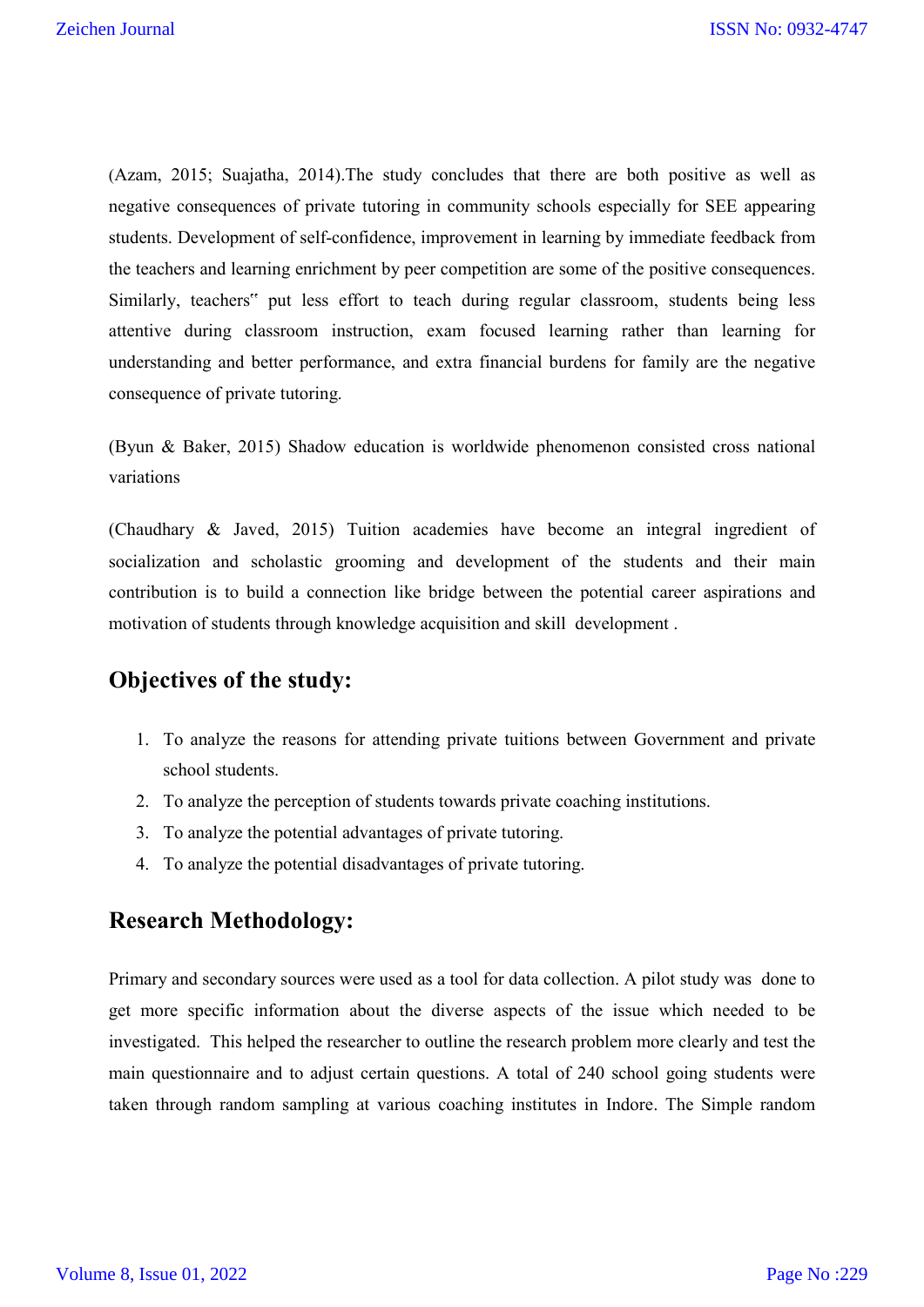sampling has been used for conducting the primary research. Secondary data collection sources included, Scholarly Articles, University Publications and Newspaper Articles.

# **Results and discussion:**

For the purpose of this research I have used both the primary and secondary data for data collection. The analysis of my first two objectives is based on primary data and the remaining two objectives are based on secondary data. The detailed analysis and discussion on the objectives is as under:

**Objective 1:** To analyze the reasons for attending private tuitions between government and private school students:

It has become a very common trend in India for the students of schools and colleges to join coaching classes for better future and career options. The table below underlies the difference between the government and private students who attend the coaching classes for their better future.

| Criteria                                | Government<br>schools | Private<br>schools | $\%$<br>Govt. | $\frac{0}{0}$<br>Private |
|-----------------------------------------|-----------------------|--------------------|---------------|--------------------------|
| Unable to understand teaching at school | 35                    | 20                 | 29.1          | 16.66                    |
| Teaching is not up to the mark          | 14                    | 11                 | 11.6          | 9.16                     |
| To get pass in exams                    | 40                    | 14                 | 33.3          | 11.66                    |
| To secure position in merit             | 12                    | 42                 | 10            | 35                       |
| Pressure of parents                     | 8                     | 15                 | 6.6           | 12.5                     |
| Social pressure of friends              | 13                    | 18                 | 10.83         | 15                       |
| Total                                   | 120                   | 120                | 100           | 100                      |

Table 1: Criteria wise reasons for students attending private tuitions:

After analyzing the reasons for students who attend the private tuitions we have found a lot of difference between the choice of students between the government and private schools as their priorities for joining the coaching. The maximum number of 33% govt. school students joined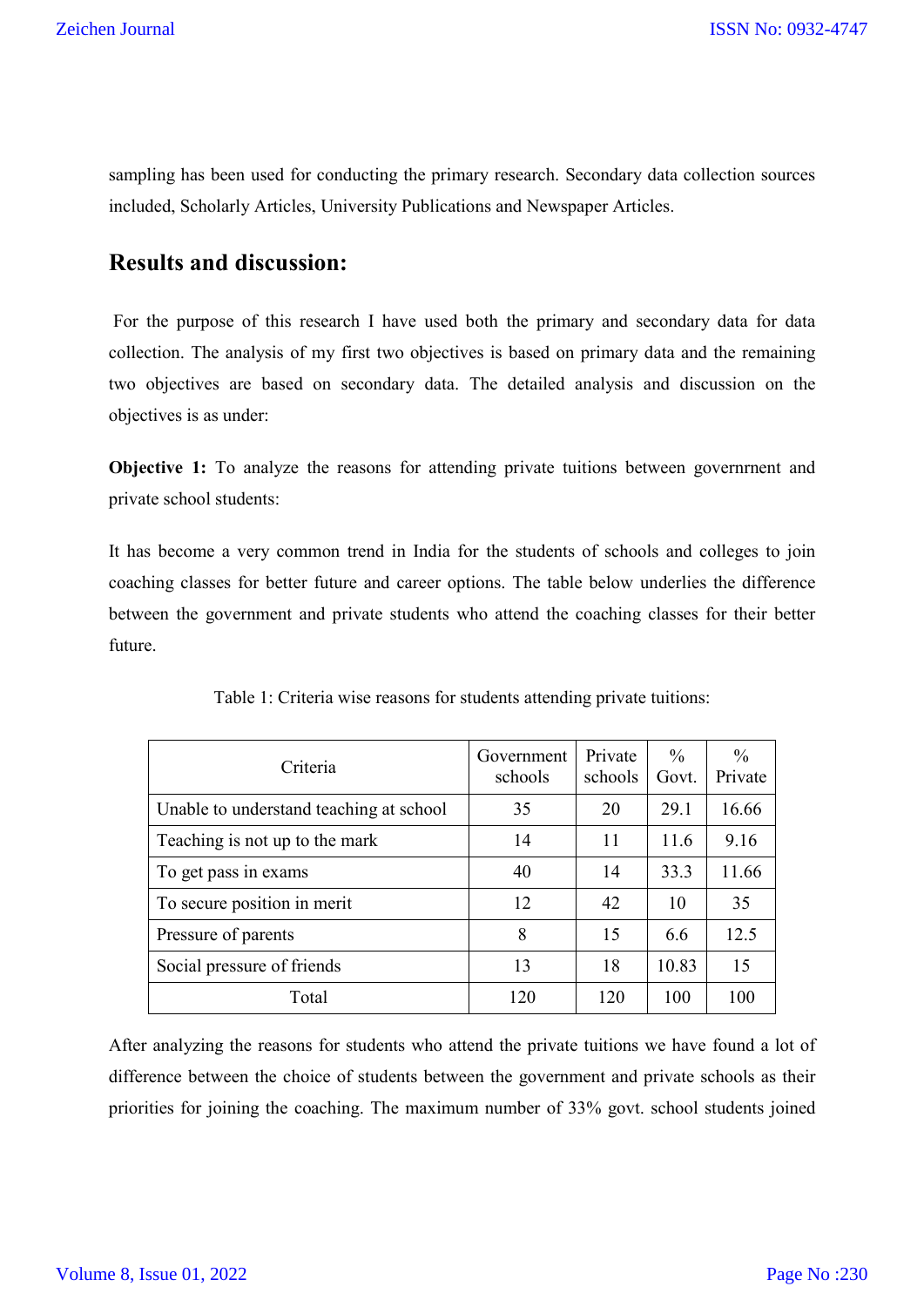coaching to get pass in exams while the maximum 35% private school students joined coaching to get maximum marks in exams. In the same way the priority wise percentage of the students who joined coaching is shown in the table. This shows the difference in the priorities of the students between the government and the private school students.

**Objective 2:** To analyze the perception of students towards private coaching centers

| <b>Perception factor</b>                      | No. of responses | Percentage |
|-----------------------------------------------|------------------|------------|
| Plenty of practice for exams                  | 84               | 35%        |
| Study material based on exams                 | 96               | 40%        |
| Reputation of completing the syllabus on time | 32               | 13.33%     |
| Learning at an individualized pace            | 28               | 11.66%     |
| TOTAL.                                        | 240              | 100%       |

Table 2: Perception factor analysis

After analyzing the perception of students towards private coaching the results indicated that maximum 35% students showed their interest in private coaching because they wanted plenty of practice for their exams which they were unable to do in their schools followed by 40% students who showed their interest in private coaching because they wanted maximum study material based on their exams. 13% students joined because they will complete the syllabus on time while 11% joined because of the individual centric approach.

### **Advantages of private tutoring**

Generally in schools and college teachers need not to answer each and every child. This can lower their confidence and knowledge. Skilled tutors can assess each child's learning needs and set the pace necessary to achieve the desired results. Students become more confident and their self esteem is boosted because of the one to one approach adopted by private tutors .As a result, they can become more active and participative in school as well. Our Indian education system is based on grades for good colleges. Since colleges take grades into account, better performance at school can open doors to better colleges and jobs due to private tutoring.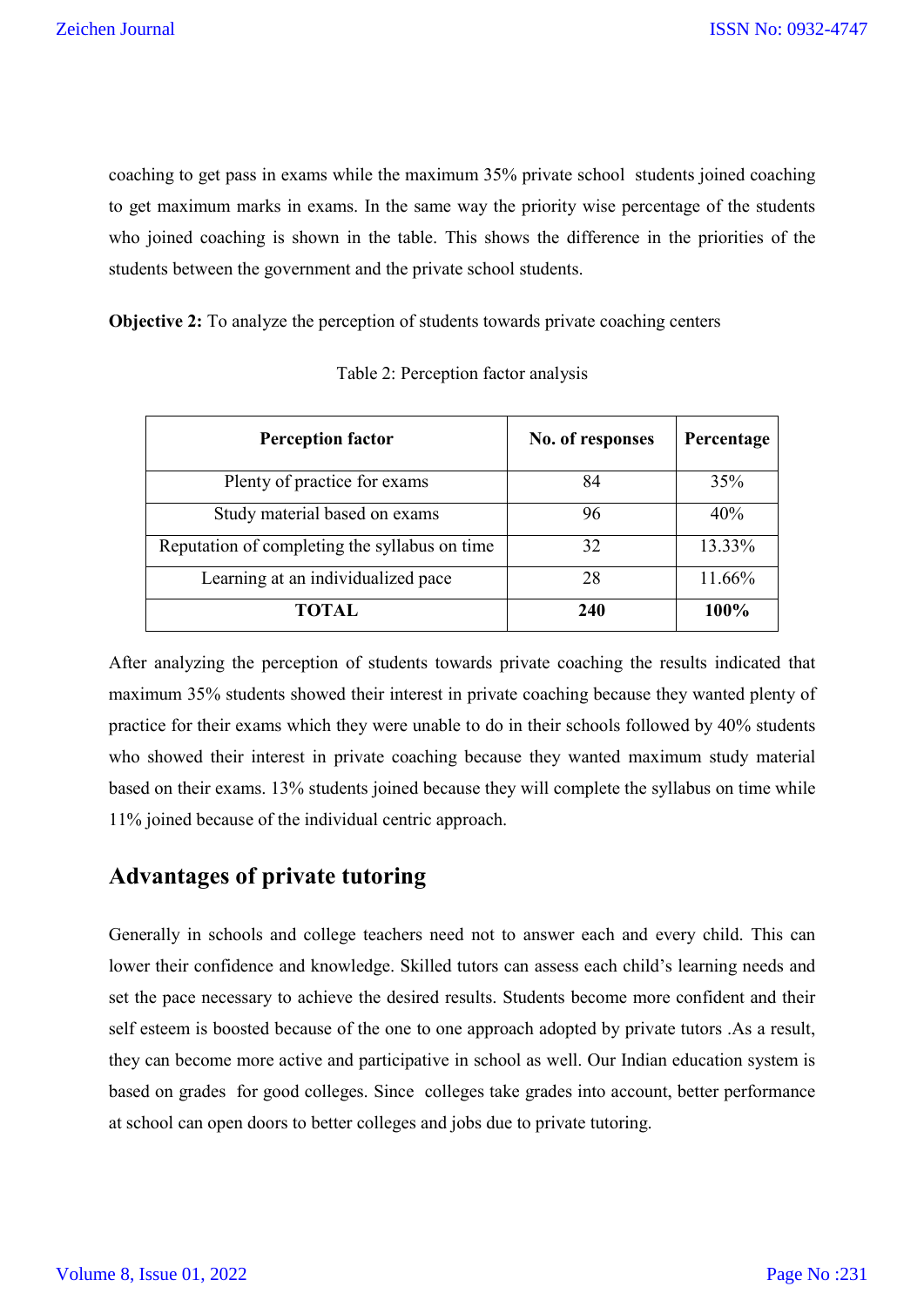#### **More than Just the Syllabus Material**

Since a tutor can tailor private tutoring sessions to each student's needs, they can involve topics and material that is related to the syllabus material but covered in it. In this way, they can increase children's interest in the subject and show ways of applying their knowledge in real life.

### **Disadvantages of Private Tutoring**

- $\triangleright$  The costs of private tutoring is very high no costs. Hiring a quality tutor with qualifications and prior experience can be costly, and many families cannot afford it.
- $\triangleright$  Very often parents make the choice for private tutoring rather than the child. Because of that, the child may feel obligated to go to tutoring sessions rather than actually enjoy them. This can have negative consequences.
- $\triangleright$  The issue can even become worse when thye private tutor lacks necessary teaching skills and qualification and your child doesn't matches his skills.

#### **Conclusion**

Thus after writing this research paper I can arrive on this conclusion that private tutoring has become inevitable for children in every section of the society. There are also many pros and cons related to private tutoring. But for the overall development of the child and to enhance his future prospects private tutoring has become very necessary, Keeping this point in view the parents should be very much conscious about the necessary skills required for private tutoring.

#### **References**

- 1. Peter A. Cohen, James A. Kulik and Chen-Lin C. Kulik (1982): Educational Outcomes of Tutoring: A Meta-analysis of Findings, American Educational Research Journal Summer 1982, Vol. 19, No. 2, Pp. 237-248
- 2. Russell, N. U. (1997). Lessons from Japanese Cram Schools. In Cummings, W.K. and Altbach, P. (Eds). The Challenge of Eastern-Asian Education: Lessons for America. Albany: State University of New York Press.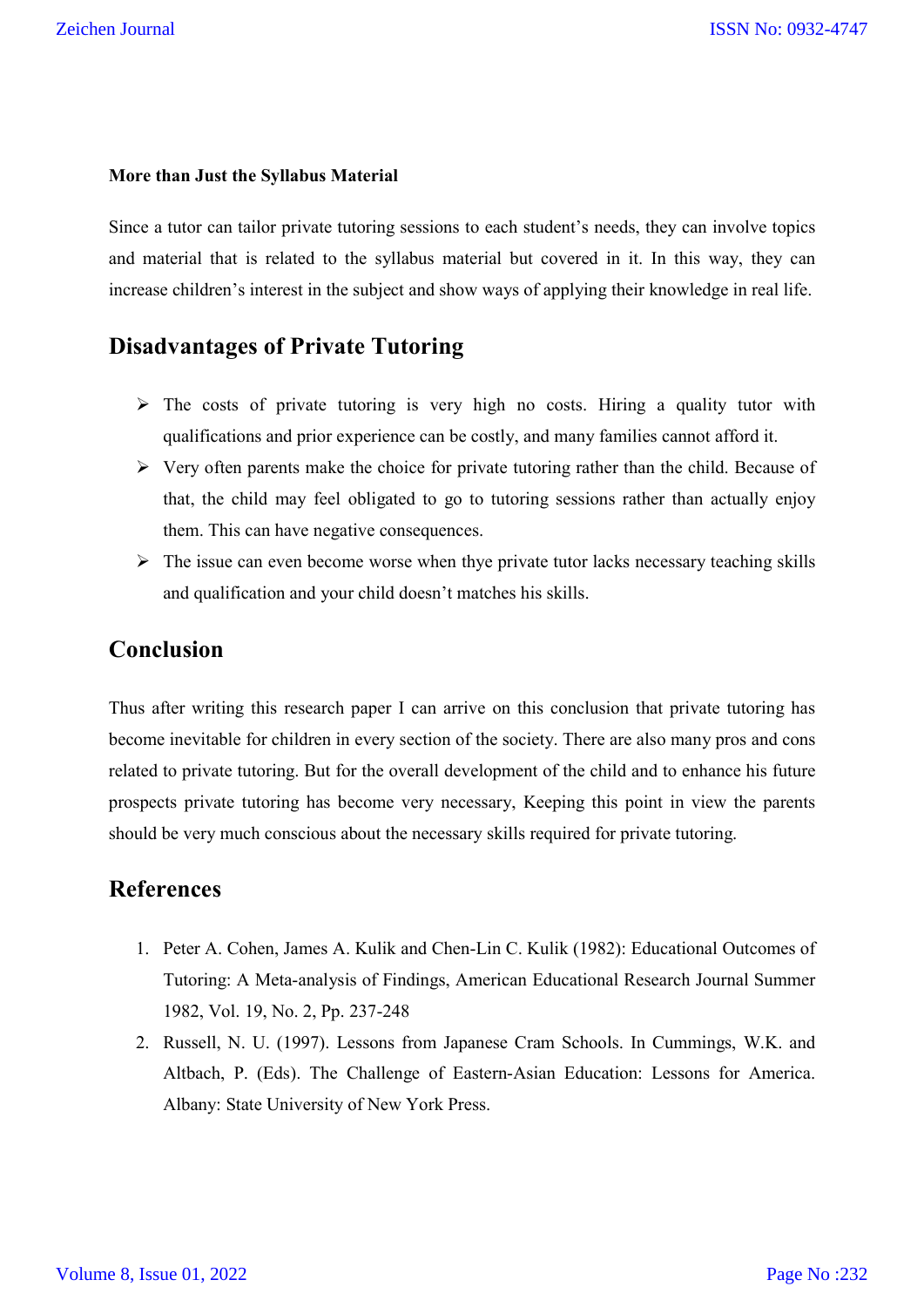- 3. Bray, M. (1999). The shadow education system: Private tutoring and its implications for planners. Fundamentals of Educational Planning,No.61.Paris: UNESCO International Institute for Educational Planning (IIEP)
- 4. NIEPA. (2002). National Workshop on Para Teachers in Primary Education: Review of Experiences. New Delhi.
- 5. Foondun, R. A. (2002). The issue of private tuition: The practice in Mauritius and selected South-East Asian countries. International Review of Education, 48(6), 485- 515.https://doi.org/10.1023/A:1021374811658
- 6. Bray, M. (2003). Adverse effects of private supplementary tutoring: dimensions, implications and government responses.Comparative Education researchCentre, The University of Hong Kong.
- 7. Bray, M., & Silova, I. (2006). The private tutoring phenomenon: International patterns and perspectives (I. Silova, V. Budiene & M. Bray, Eds.). Education in a Hidden Market Place: Monitoring of Private Tutoring (pp. 27-40). New York: Open Society Institute
- 8. Dang, H. A. (2007). The determinants and impact of private tutoring classes in Vietnam. Economics of Education Review, 26, 648-699. Doi: 0.1016/j.econedurev.2007.10.003
- 9. Ono, Hiroshi. 2007. "Does Examination Hell Pay Off ? A Cost Benefit Analysis of 'Ronin' andCollege Education in Japan."Economics of Education Review26(3):271 – 84.
- 10. Dang, H. & Rogers, F. H. (2008).How to Interpret the Growing Phenomenon of Private Tutoring: Human Capital Deepening, Inequality Increasing, or Waste of Resources? (World Bank Policy Research Working Paper 4530). Retrieved from http://ssrn.com/abstract=1098628
- 11. Buchmann, C., Condron, D. J., & Roscigno, V. J. (2010). Shadow education: Theory, analysis and future directions: A rejoinder. Social Forces, 89(2), 483-490.
- 12. Bray, M. & Lykins, C. (2012). Shadow Education: Private Supplementary Tutoring and Its Implications for Policy Makers in Asia. Asian Development Bank.
- 13. Azam, M. (2015). Privatetutoring: Evidence from India(IZA Discussion Paper No. 8770). Retrieved from \http://ftp.iza.org/dp8770.pdf
- 14. Byun, S. Y. & Baker, D. P. (2015). Shadow education. InR. Scott and S. Kosslyn, (Eds.), Emerging Trends in Social and Behavioral Sciences(pp. 1-9). USA: John Wiley & Sons.